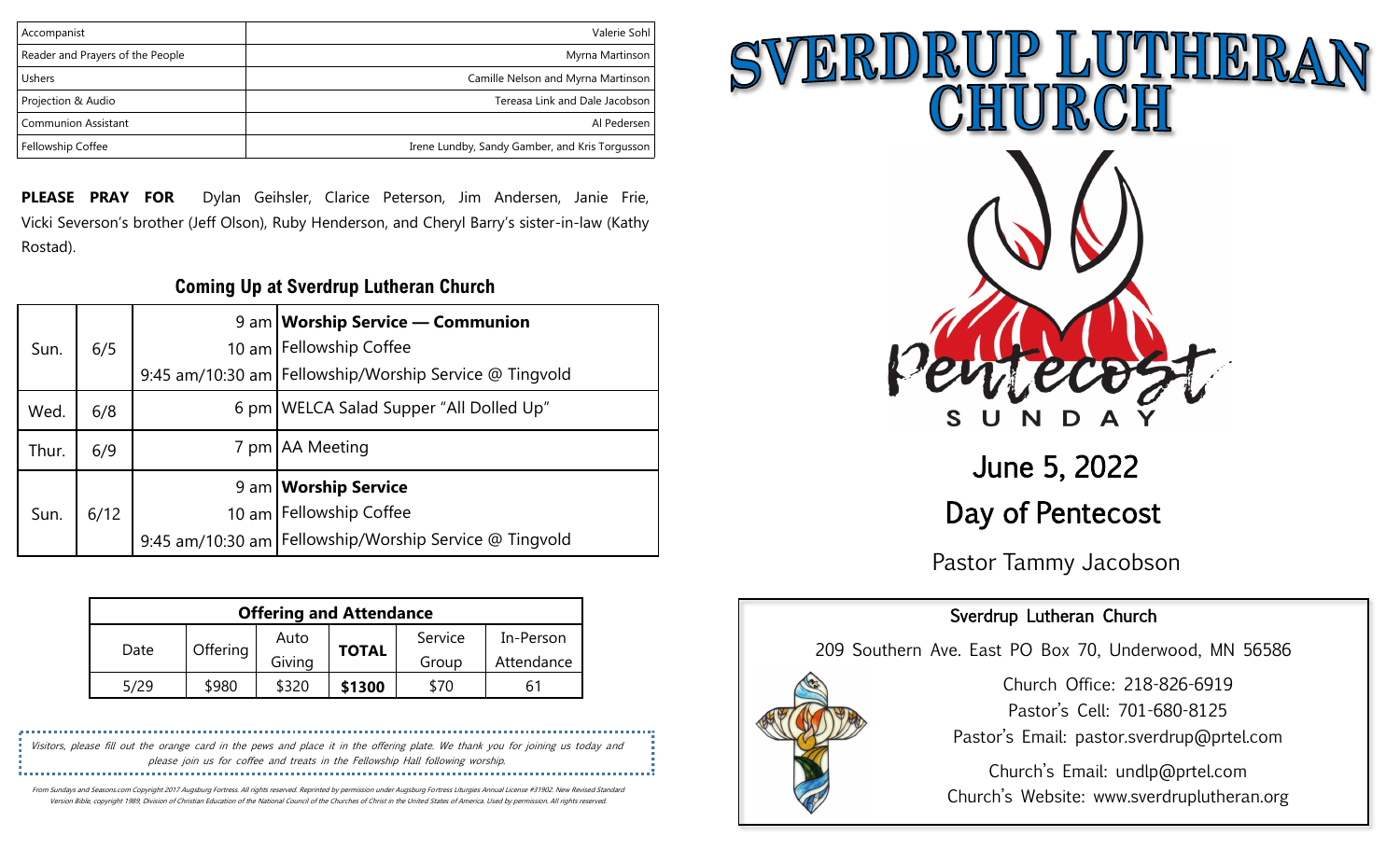# **GATHERING**

The Holy Spirit calls us together as the people of God.

## **GATHERING MUSIC**

## **WELCOME AND ANNOUNCEMENTS**

## **CONFESSION AND FORGIVENESS**

*All may make the sign of the cross, the sign marked at baptism, as the presiding minister begins.*

Blessed be the holy Trinity,  $\pm$  one God, whose steadfast love endures forever. **Amen.** 

Let us confess our sin in the presence of God and of one another.

### Silence is kept for reflection.

Merciful God, **we confess that we have not followed your path but have chosen our own way. Instead of putting others before ourselves, we long to take the best seats at the table. When met by those in need, we have too often passed by on the other side. Set us again on the path of life. Save us from ourselves and free us to love our neighbors. Amen.**

Hear the good news! God does not deal with us according to our sins but delights in granting pardon and mercy. In the name of  $+$  Jesus Christ, your sins are forgiven. You are free to love as God loves. **Amen.**

## **GATHERING SONG** "O Holy Spirit, Root of Life" ELW #399, All

## **GREETING**

The grace of our Lord Jesus Christ, the love of God, and the communion of the Holy Spirit be with you all. **And also with you.**

## **PRAYER OF THE DAY**

God our creator, **the resurrection of your Son offers life to all the peoples of earth. By your Holy Spirit, kindle in us the fire of your love, empowering our lives for service and our tongues for praise, through Jesus Christ, our Savior and Lord, who lives and reigns with you and the Holy Spirit, one God, now and forever. Amen.**

## **THE LORD'S PRAYER**

**Our Father, who art in heaven, hallowed be thy name, thy kingdom come, thy will be done, on earth as it is in heaven. Give us this day our daily bread; and forgive us our trespasses, as we forgive those who trespass against us; and lead us not into temptation, but deliver us from evil. For thine is the kingdom, and the power, and the glory, forever and ever. Amen.**

| <b>COMMUNION SONGS</b> | "Breathe on Me, Breath of God" | HWC #259, All       |
|------------------------|--------------------------------|---------------------|
|                        | "Spirit of the Living God"     | HWC #247, All twice |

### **COMMUNION PRAYER**

We give you thanks, generous God, for in this bread and cup we have tasted the new heaven and earth where hunger and thirst are no more. Send us from this table as witnesses to the resurrection, that through our lives, all may know life in Jesus' name. **Amen.**

# SENDING

God blesses us and sends us in mission to the world.

## **BLESSING**

| <b>SENDING SONG</b> | "God of Tempest, God of Whirlwind" ELW #400, vs. 1, 3, 4 |  |
|---------------------|----------------------------------------------------------|--|
|---------------------|----------------------------------------------------------|--|

### **DISMISSAL**

Go in peace. Love your neighbor.

**Thanks be to God.**

## **SENDING MUSIC**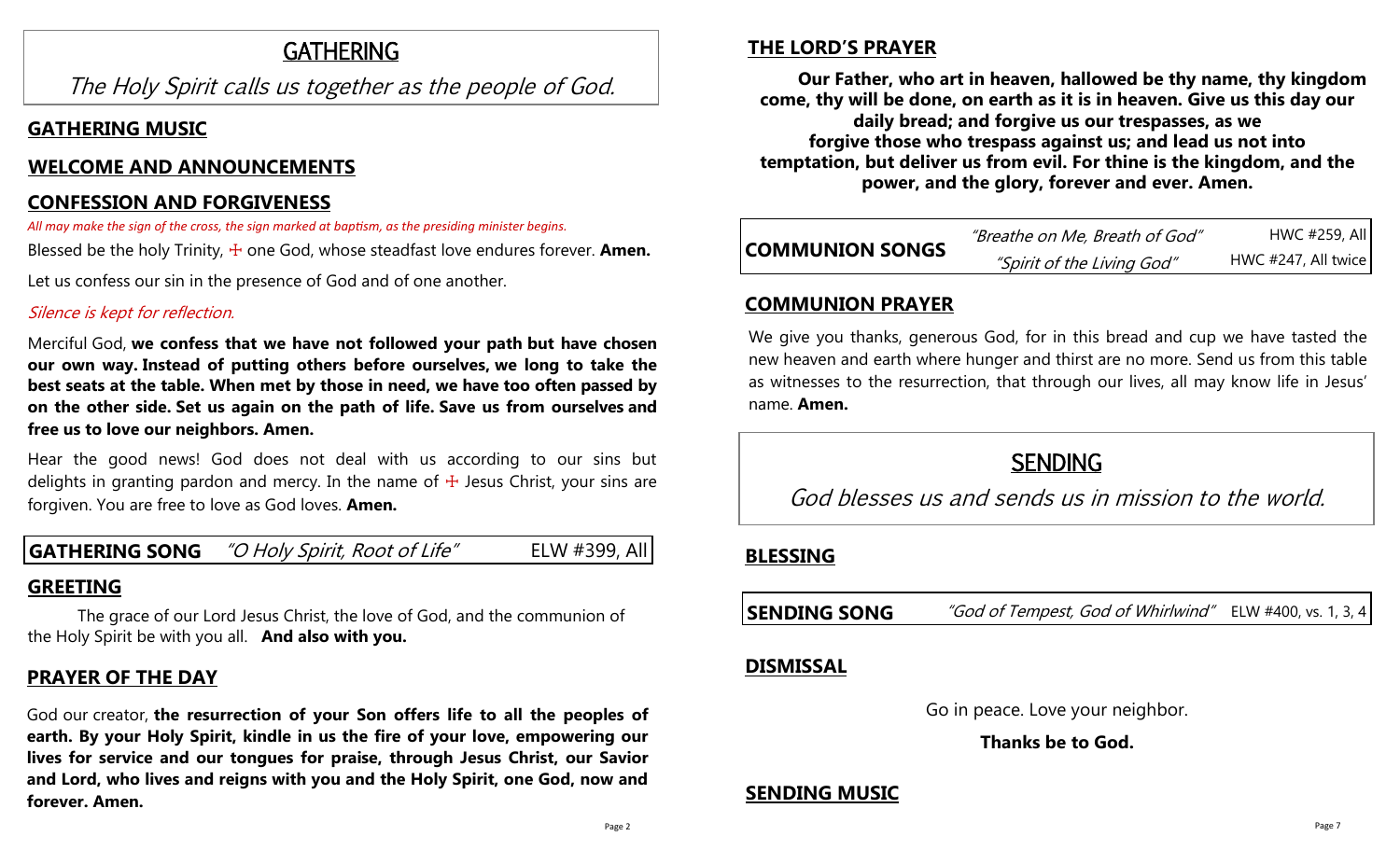**SONG OF THE DAY** *"Spirit of Gentleness"* ELW #396, vs. 1 & 3

### **THE APOSTLE'S CREED**

**I believe in God, the Father almighty, creator of heaven and earth.**

**I believe in Jesus Christ, his only Son, our Lord. He was conceived by the power of the Holy Spirit and born of the Virgin Mary. He suffered under Pontius Pilate, was crucified, died and was buried. He descended into hell. On the third day he rose again. He ascended into heaven, and is seated at the right hand of the Father. He will come again to judge the living and the dead.**

**I believe in the Holy Spirit, the holy catholic church, the communion of saints, the forgiveness of sins, the resurrection of the body, and the life everlasting. Amen.**

### **THE PRAYERS**

Pastor/Reader: "God, in your mercy….."

**Congregation Response: "Hear our prayer."**

## THE MEAL

God feeds us with the presence of Jesus Christ.

### **GREAT THANKSGIVING** ELW Page180

The Lord be with you. **And also with you.** Lift up your hearts. **We lift them to the Lord.** Let us give thanks to the Lord our God. **It is right to give our thanks and praise.**

### **WORDS OF INSTITUTION**

### **INVITATION TO COMMUNION**

The risen Christ dwells with us here. All who are hungry, all who are thirsty, come. Gluten free wafer fellowship kits are available.

# God speaks to us in scripture reading, preaching and song.

### **FIRST LESSON** Acts 2:1-21

<sup>1</sup>When the day of Pentecost had come, [the apostles] were all together in one place. <sup>2</sup>And suddenly from heaven there came a sound like the rush of a violent wind, and it filled the entire house where they were sitting.  $3$ Divided tongues, as of fire, appeared among them, and a tongue rested on each of them.  $4$ All of them were filled with the Holy Spirit and began to speak in other languages, as the Spirit gave them ability.  $5Now$  there were devout Jews from every nation under heaven living in Jerusalem. <sup>6</sup>And at this sound the crowd gathered and was bewildered, because each one heard them speaking in the native language of each. <sup>7</sup>Amazed and astonished, they asked, "Are not all these who are speaking Galileans?  $8$ And how is it that we hear, each of us, in our own native language? <sup>9</sup>Parthians, Medes, Elamites, and residents of Mesopotamia, Judea and Cappadocia, Pontus and Asia,  $^{10}$ Phrygia and Pamphylia, Egypt and the parts of Libya belonging to Cyrene, and visitors from Rome, both Jews and proselytes,  $11$ Cretans and Arabs—in our own languages we hear them speaking about God's deeds of power."  $12$ All were amazed and perplexed, saying to one another, "What does this mean?"  $^{13}$ But others sneered and said, "They are filled with new wine."  $14$ But Peter, standing with the eleven, raised his voice and addressed them, "Men of Judea and all who live in Jerusalem, let this be known to you, and listen to what I say. <sup>15</sup>Indeed, these are not drunk, as you suppose, for it is only nine o'clock in the morning.  ${}^{16}$ No, this is what was spoken through the prophet Joel:  $17$ 'In the last days it will be, God declares, that I will pour out my Spirit upon all flesh, and your sons and your daughters shall prophesy, and your young men shall see visions, and your old men shall dream dreams.  $18$  Even upon my slaves, both men and women, in those days I will pour out my Spirit; and they shall prophesy.<sup>19</sup>And I will show portents in the heaven above and signs on the earth below, blood, and fire, and smoky mist.  $20$ The sun shall be turned to darkness and the moon to blood, before the coming of the Lord's great and glorious day.  $21$ Then everyone who calls on the name of the Lord shall be saved.'"